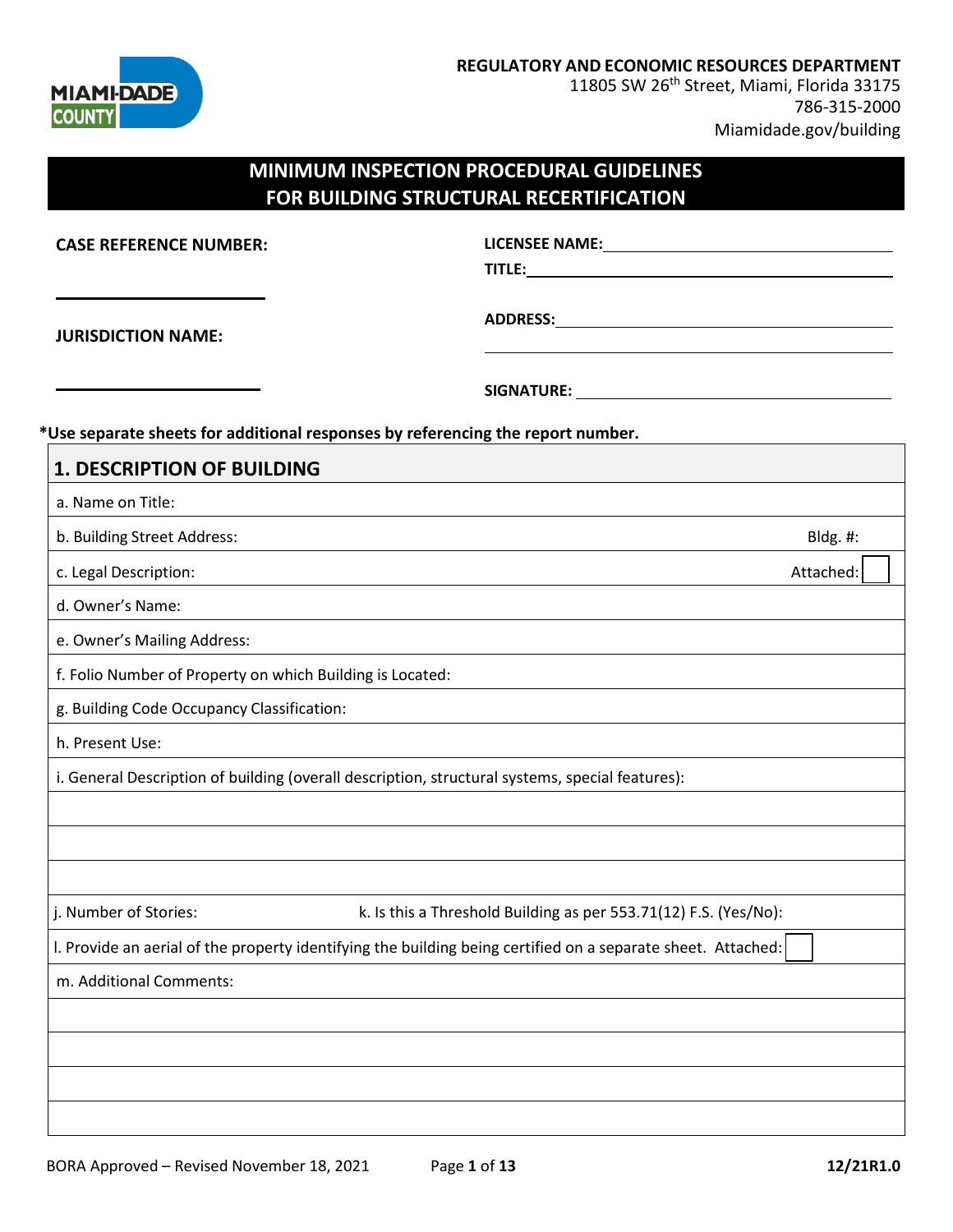| n. Additions to original structure:          |      |  |
|----------------------------------------------|------|--|
|                                              |      |  |
|                                              |      |  |
|                                              |      |  |
| o. Total Actual Building Area of all floors: | S.F. |  |

## **2. INSPECTIONS**

a. Date of Notice of Required Inspection:

b. Date(s) of actual inspection:

c. Name. license number, discipline of practice, and qualifications of licensee submitting report:

d. Description of laboratory or other formal testing, if required, rather than manual or visual procedures:

e. Are Any Structural Repairs Required? (YES/NO):

1. If required, describe, and indicate acceptance:

f. Can the building continue to be occupied while recertification and repairs are ongoing? (YES/NO):

1. Explanation/Conditions:

g. Is it recommended that the building be vacated? (YES/NO):

h. Has the property record been researched for violations or unsafe cases? (YES/NO):

#### 1. Explanation/Comments: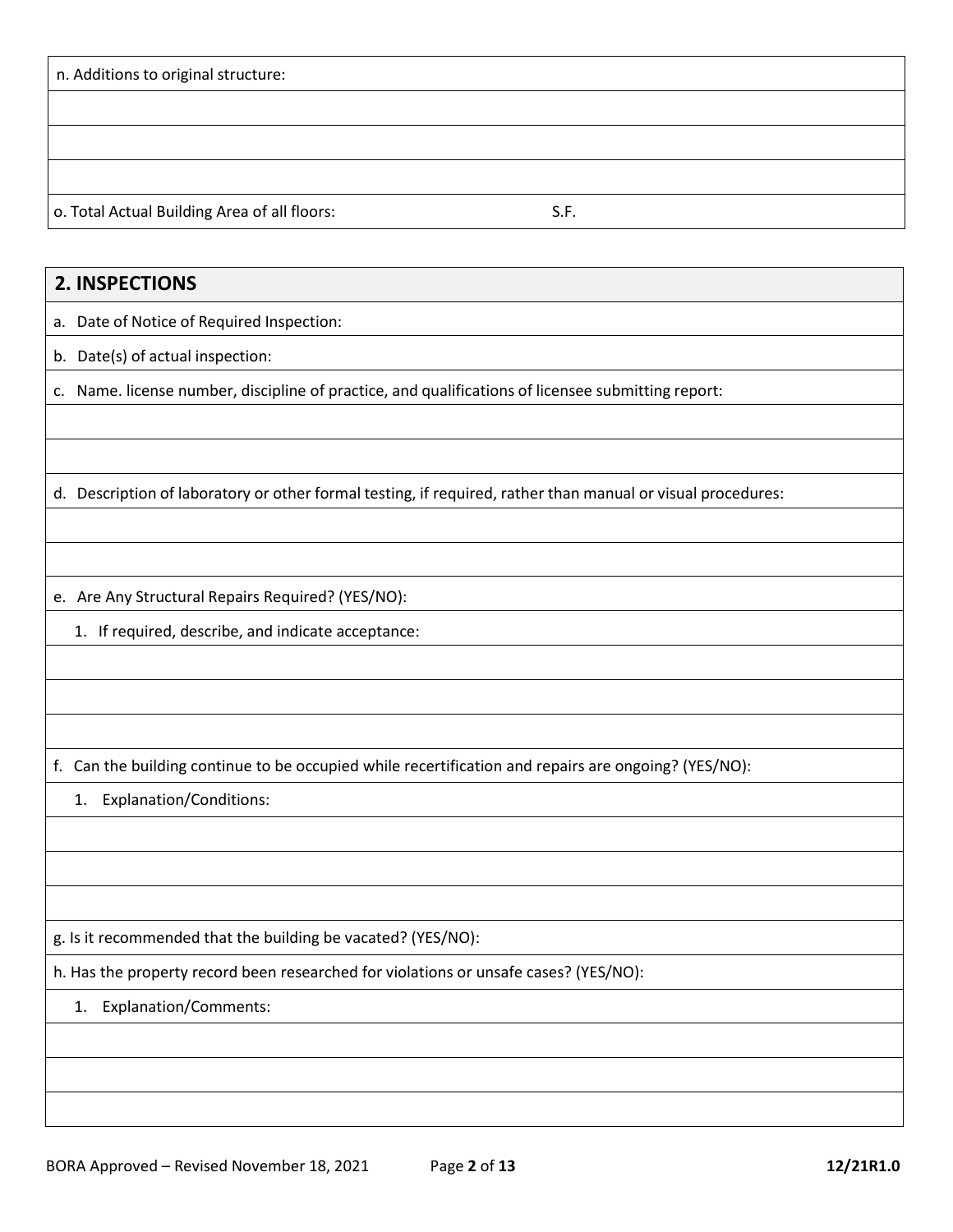| <b>3. SUPPORTING DATA</b> |                                                                    |
|---------------------------|--------------------------------------------------------------------|
| a.                        | Additional sheets of written data                                  |
| b.                        | Photographs provided (where required plus each building elevation) |
|                           | Drawings or sketches (aerial, site, footprint, etc.)               |
| d                         | Test reports                                                       |

## **4. FOUNDATION**

a. Describe the building foundation:

b. Is wood in contact or near soil? (Yes/No):

c. Signs of differential settlement? (Yes/No):

d. Describe any cracks or separation in the walls, columns, or beams that signal differential settlement:

PROVIDE PHOTO

### e. Is water drained away from the foundation? (Yes/No):

f. Is there additional sub-soil investigation required? (Yes/No):

1. Describe:

# **5. PRESENT CONDITION OF OVERALL STRUCTURE** a. General alignment: (Note: good, fair, poor, explain if significant) 1. Bulging: 2. Settlement: 3. Deflections: 4. Expansion: PROVIDE PHOTO

5. Contraction: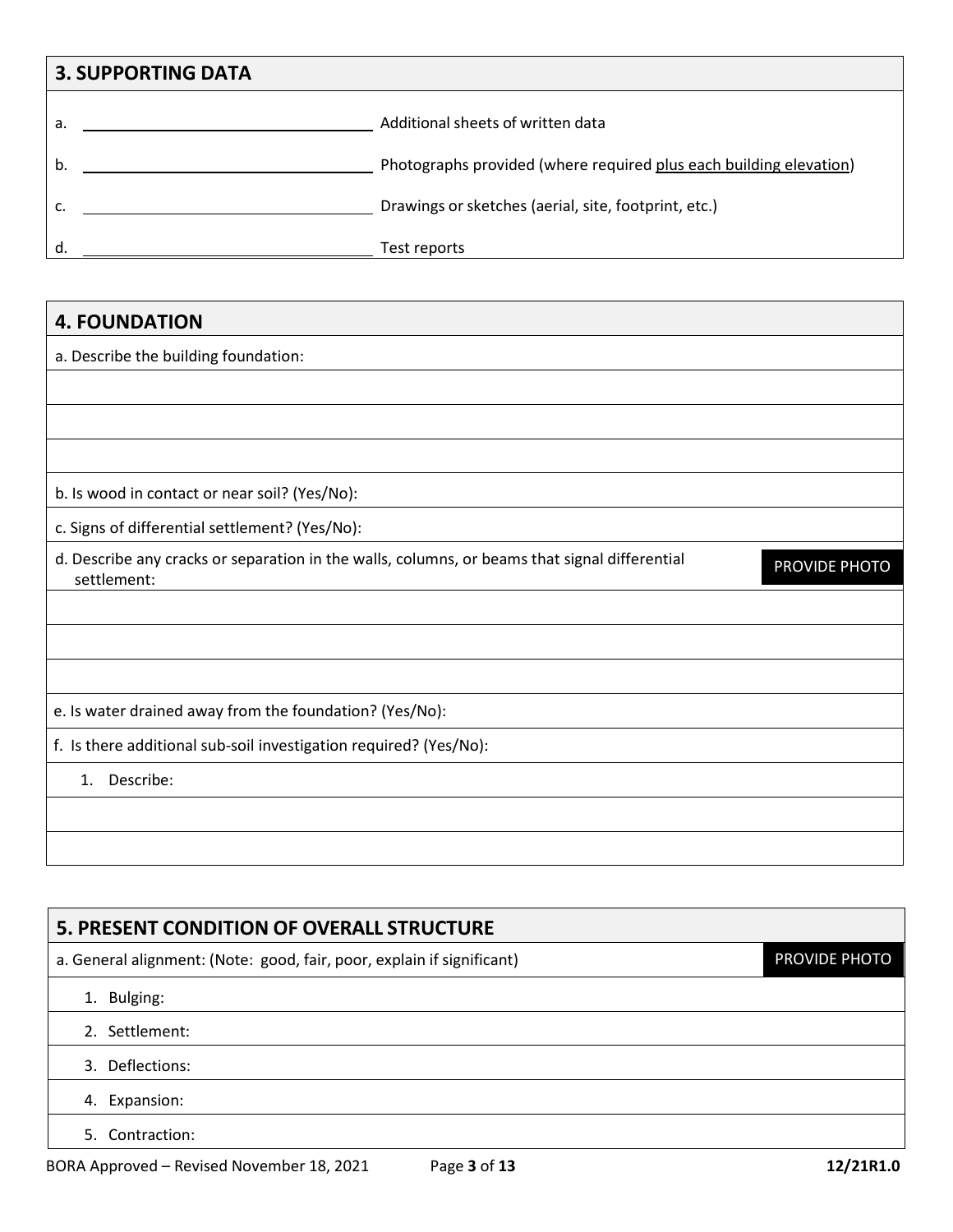| b. Portion showing distress: (Note, beams, columns, structural walls, floor, roofs, other)                                                                                                          | PROVIDE PHOTO |
|-----------------------------------------------------------------------------------------------------------------------------------------------------------------------------------------------------|---------------|
|                                                                                                                                                                                                     |               |
|                                                                                                                                                                                                     |               |
|                                                                                                                                                                                                     |               |
|                                                                                                                                                                                                     |               |
|                                                                                                                                                                                                     |               |
| c. Surface conditions: Describe general conditions of finishes, cracking, spalling, peeling,<br>signs of moisture penetration and stains.                                                           | PROVIDE PHOTO |
|                                                                                                                                                                                                     |               |
|                                                                                                                                                                                                     |               |
|                                                                                                                                                                                                     |               |
|                                                                                                                                                                                                     |               |
| d. Cracks: Note location in significant members. Identify crack size as HAIRLINE if barely discernible;<br>FINE if less than 1 mm in width; MEDIUM if between 1- and 2-mm width; WIDE if over 2 mm. | PROVIDE PHOTO |
|                                                                                                                                                                                                     |               |
|                                                                                                                                                                                                     |               |
| e. General extent of deterioration: Cracking or spalling of concrete or masonry, oxidation of metals;                                                                                               |               |
| rot or borer attack in wood.                                                                                                                                                                        | PROVIDE PHOTO |
|                                                                                                                                                                                                     |               |
|                                                                                                                                                                                                     |               |
| f. Previous patching or repairs (Provide description and identify location):                                                                                                                        | PROVIDE PHOTO |
|                                                                                                                                                                                                     |               |
| g. Nature of present loading: (Indicate residential, commercial, storage, other - estimate magnitude for each level)                                                                                |               |
|                                                                                                                                                                                                     |               |
|                                                                                                                                                                                                     |               |
| h. Signs of overloading? (Yes/No):                                                                                                                                                                  |               |
| Describe:<br>1.                                                                                                                                                                                     |               |
|                                                                                                                                                                                                     |               |
|                                                                                                                                                                                                     |               |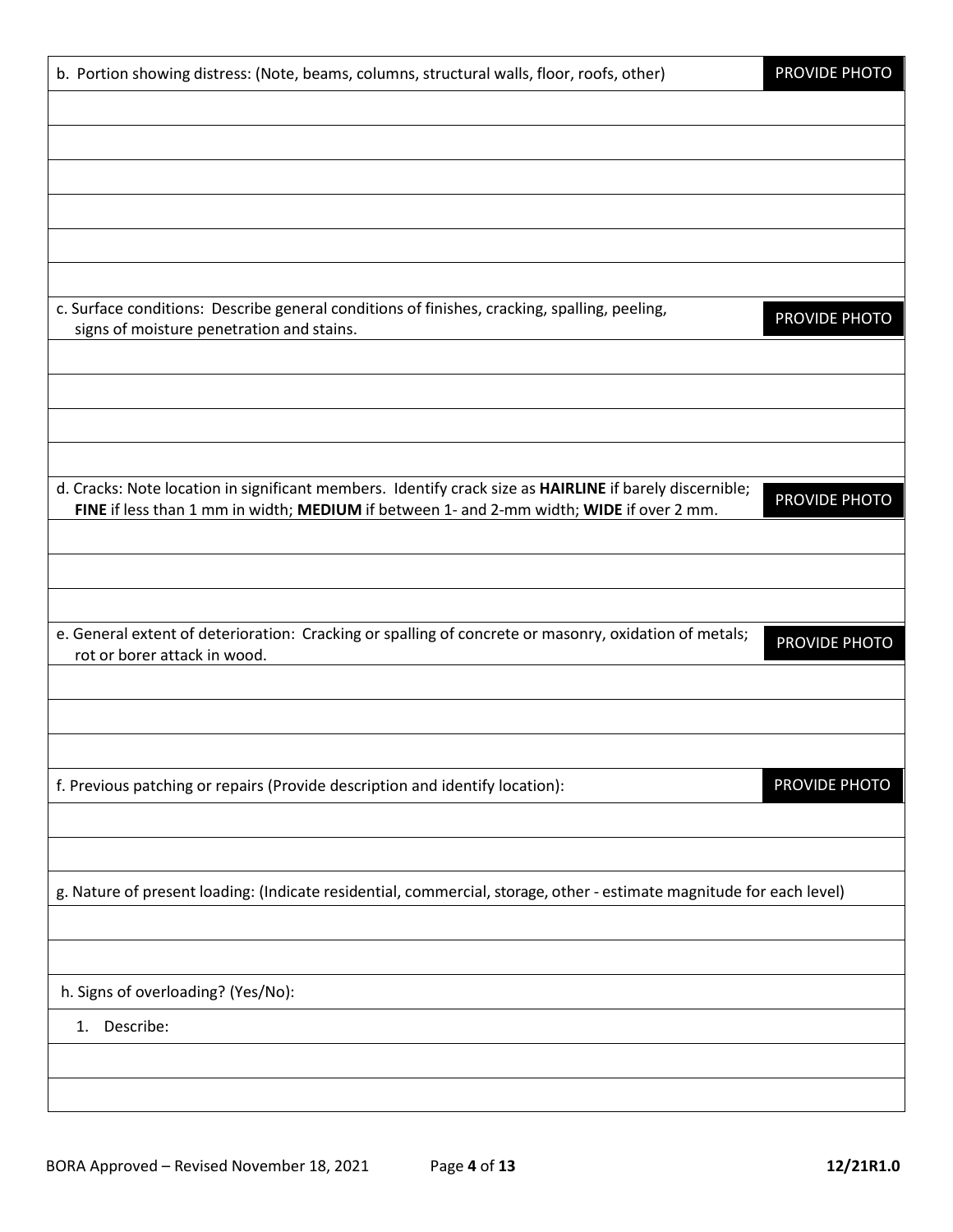| 6. MASONRY BEARING WALL: (Indicate good, fair, poor on appropriate lines) | PROVIDE PHOTO |
|---------------------------------------------------------------------------|---------------|
| a. Concrete masonry units:                                                |               |
| b. Clay tile or terra cota units:                                         |               |
| c. Reinforced concrete tie columns:                                       |               |
| d. Reinforced concrete tie beams:                                         |               |
| e. Lintel:                                                                |               |
| f. Other type bond beams:                                                 | PROVIDE PHOTO |
| g. Exterior masonry finishes (choose those that apply):                   |               |
| 1. Stucco:                                                                |               |
| 2. Veneer:                                                                |               |
| 3. Paint only:                                                            |               |
| 4. Other (describe):                                                      |               |
|                                                                           |               |
|                                                                           |               |
| h. Interior masonry finishes (choose those that apply):                   | PROVIDE PHOTO |
| 1. Vapor barrier:                                                         |               |
| 2. Furring and plaster:                                                   |               |
| 3. Paneling:                                                              |               |
| 4. Paint only:                                                            |               |
| 5. Other (describe):                                                      |               |
|                                                                           |               |
| i. Cracks:                                                                | PROVIDE PHOTO |
| 1. Location (note beams, columns, other):                                 |               |
| 2. Description:                                                           |               |
|                                                                           |               |
| j. Spalling                                                               | PROVIDE PHOTO |
| 1. Location (note beams, columns, other):                                 |               |
| 2. Description:                                                           |               |
|                                                                           |               |
|                                                                           |               |
|                                                                           |               |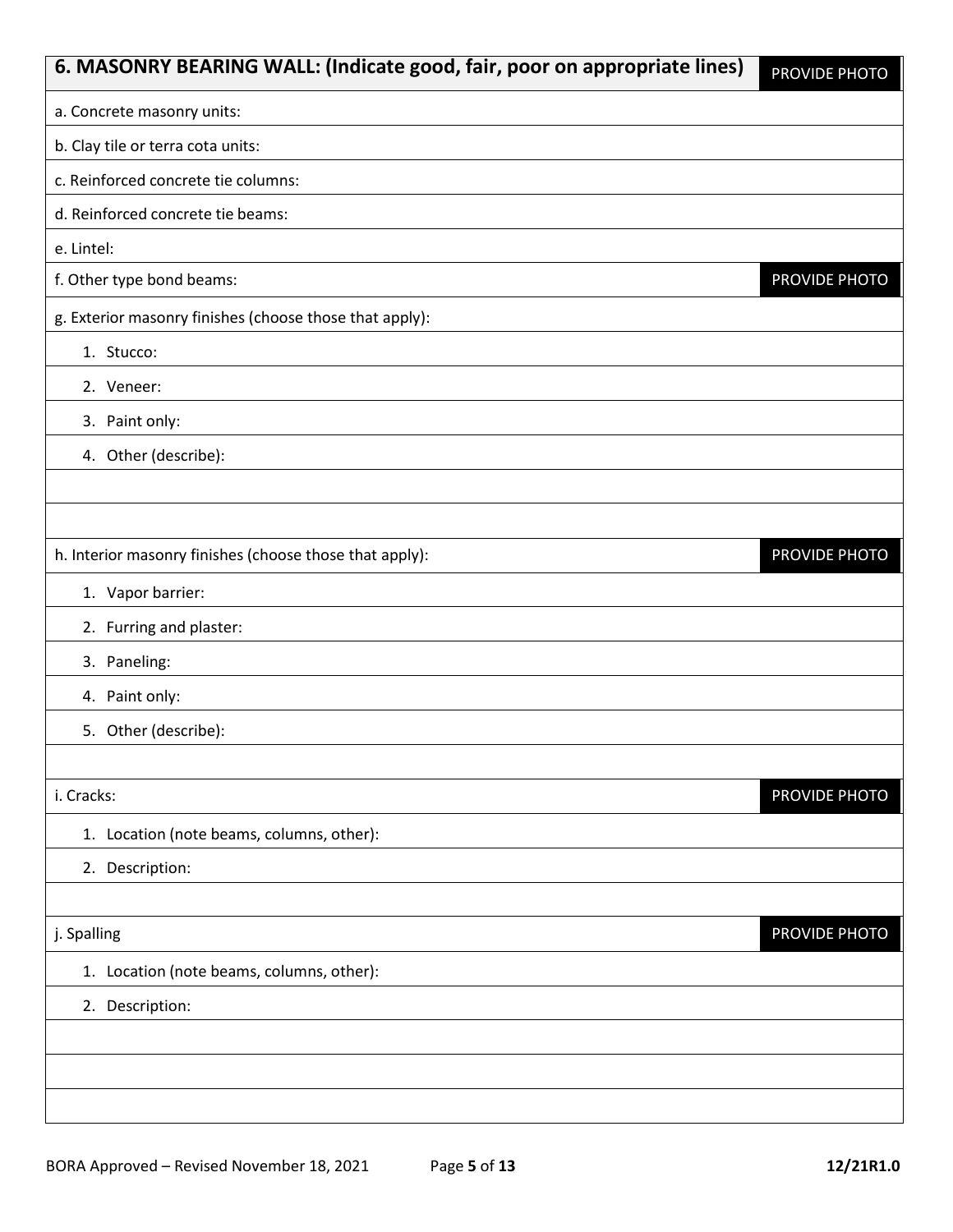1. None visible:

2. Minor (patching will suffice):

3. Significant (but patching will suffice):

4. Significant (structural repairs required)

l. Samples chipped out for examination in spalled areas (Yes/No):

1. Yes – describe color, texture, aggregate, general quality:

# **7. FLOOR AND ROOF SYSTEM** a. Roof (Must provide) 1. Describe (roof shape, type roof covering, type roof deck, framing system, condition): 2. Note water tanks, cooling towers, air conditioning equipment, signs, other heavy equipment and condition of supports: 3. Describe roof drainage system, main and overflow, and indicate condition: 4. Describe parapet build and current conditions: 5. Describe mansard build and current conditions: PROVIDE PHOTO PROVIDE PHOTO PROVIDE PHOTO PROVIDE PHOTO PROVIDE PHOTO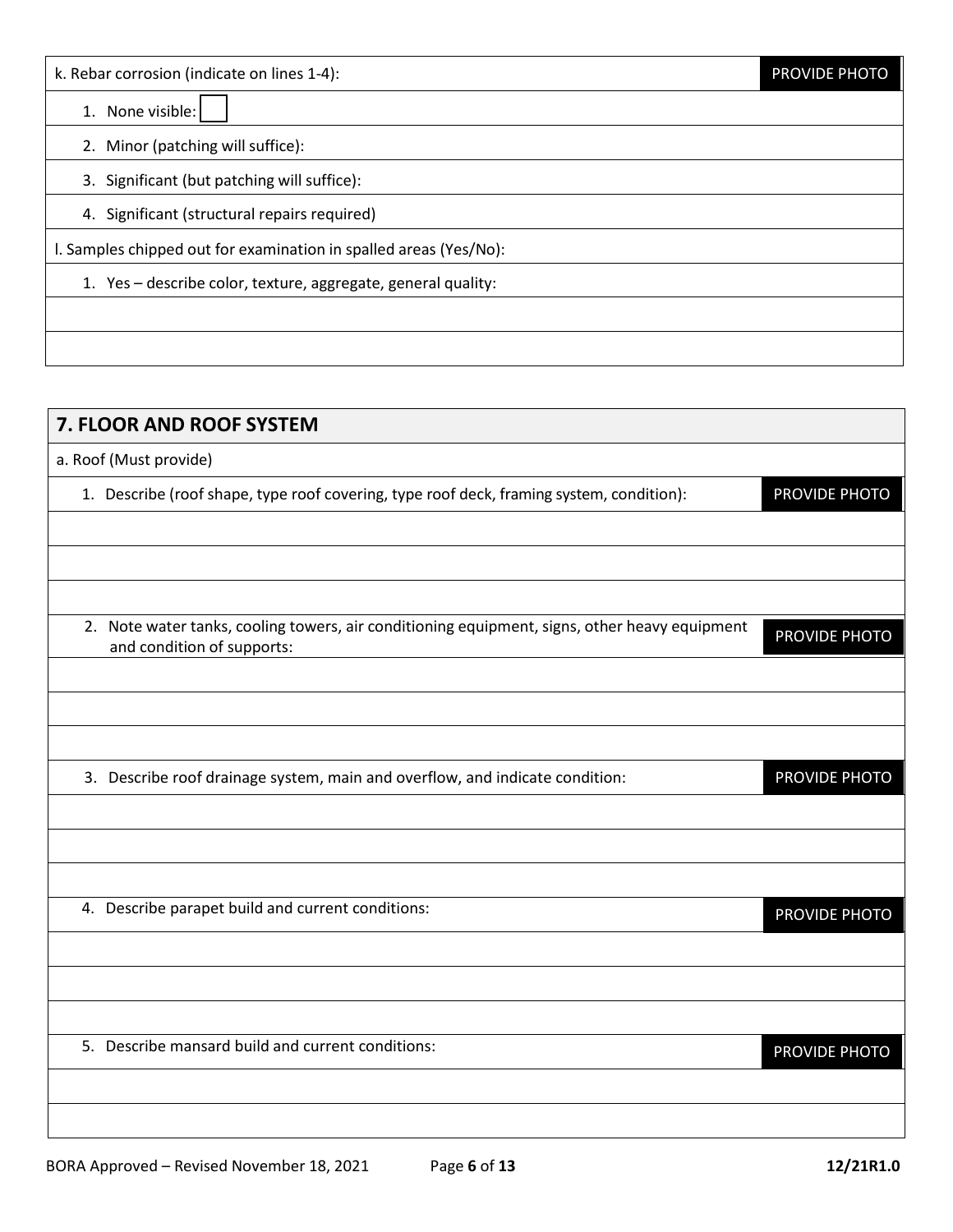| 6. Describe roofing membrane/covering and current conditions:                                                                                                      | <b>PROVIDE PHOTO</b> |
|--------------------------------------------------------------------------------------------------------------------------------------------------------------------|----------------------|
|                                                                                                                                                                    |                      |
| 7. Describe any roof framing member with obvious overloading, overstress, deterioration<br>or excessive deflection:                                                | PROVIDE PHOTO        |
| 8. Note any expansion joints and condition:                                                                                                                        | PROVIDE PHOTO        |
| b. Floor system(s):                                                                                                                                                |                      |
| 1. Describe the floor system at each level, framing, material, typical spans and indicate<br>condition:                                                            | PROVIDE PHOTO        |
| 2. Balconies: Indicate location, framing system, material, and condition:                                                                                          | PROVIDE PHOTO        |
| 3. Stairs and escalators: indicate location, framing system, material, and condition:                                                                              |                      |
|                                                                                                                                                                    | PROVIDE PHOTO        |
| 4. Ramps: indicate location, framing type, material, and condition:                                                                                                | PROVIDE PHOTO        |
| 5. Guardrails: describe type, material, and condition:                                                                                                             | PROVIDE PHOTO        |
| c. Inspection - note exposed areas available for inspection, and where it was found necessary to open ceilings, etc. for<br>inspection of typical framing members. |                      |
|                                                                                                                                                                    |                      |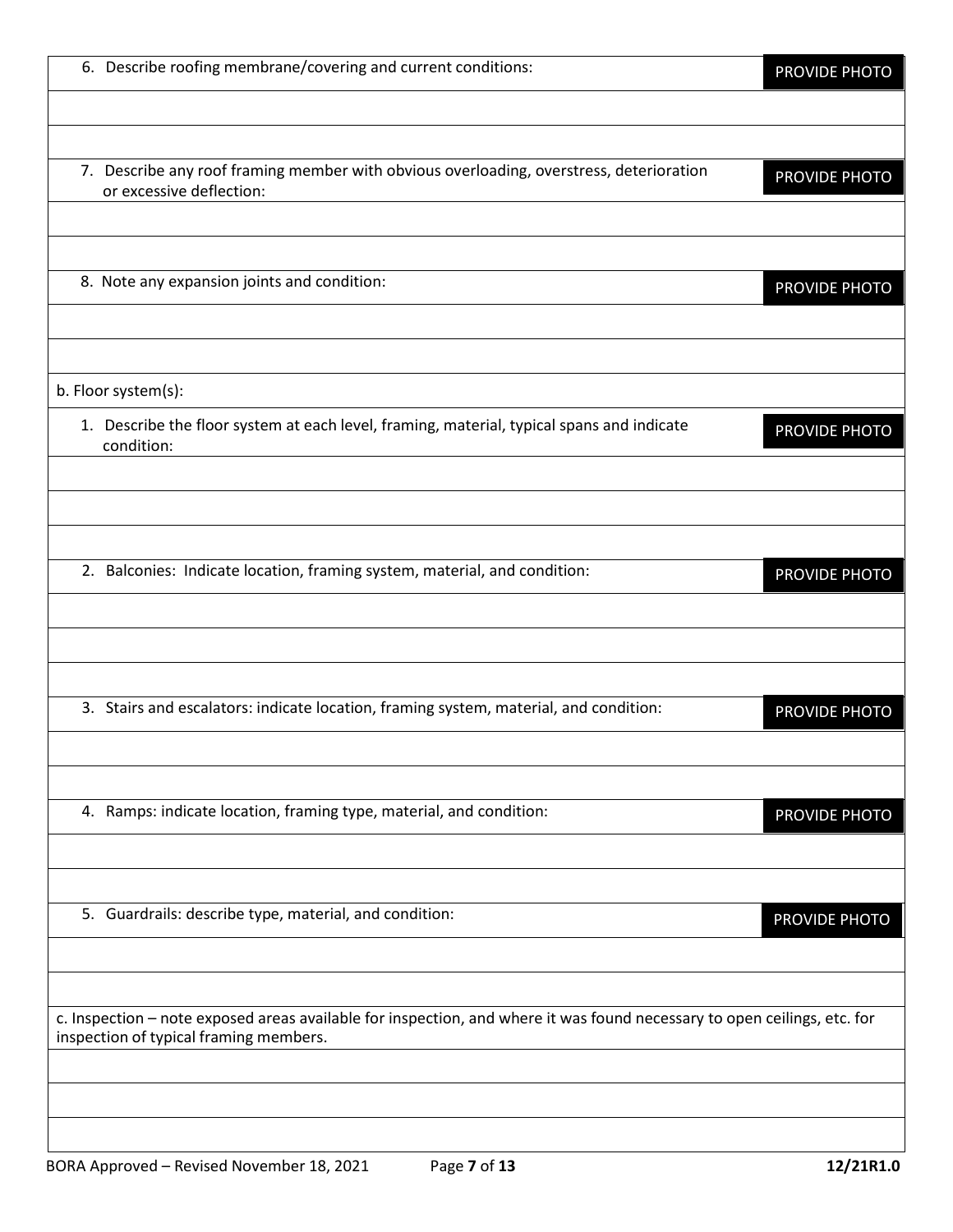### **8. STEEL FRAMING SYSTEM**

a. Description of system at each level:

| b. Steel members: describe condition of paint and degree of corrosion:                                                                        | PROVIDE PHOTO |
|-----------------------------------------------------------------------------------------------------------------------------------------------|---------------|
|                                                                                                                                               |               |
|                                                                                                                                               |               |
| c. Steel connections: describe type and condition:                                                                                            | PROVIDE PHOTO |
|                                                                                                                                               |               |
|                                                                                                                                               |               |
| d. Concrete or other fireproofing: note any cracking or spalling of encased member and note<br>where any covering was removed for inspection: | PROVIDE PHOTO |
|                                                                                                                                               |               |
|                                                                                                                                               |               |
| e. Identify any steel framing member with obvious overloading, overstress, deterioration, or                                                  | PROVIDE PHOTO |
| excessive deflection (provide location):                                                                                                      |               |
|                                                                                                                                               |               |
|                                                                                                                                               |               |
| f. Elevator sheave beams and connections, and machine floor beams: note condition:                                                            | PROVIDE PHOTO |
|                                                                                                                                               |               |
|                                                                                                                                               |               |

# **9. CONCRETE FRAMING SYSTEM** a. Full description of concrete structural framing system: b. Cracking 1. Significant or Not significant: 2. Location and description of members affected and type cracking: PROVIDE PHOTO

PROVIDE PHOTO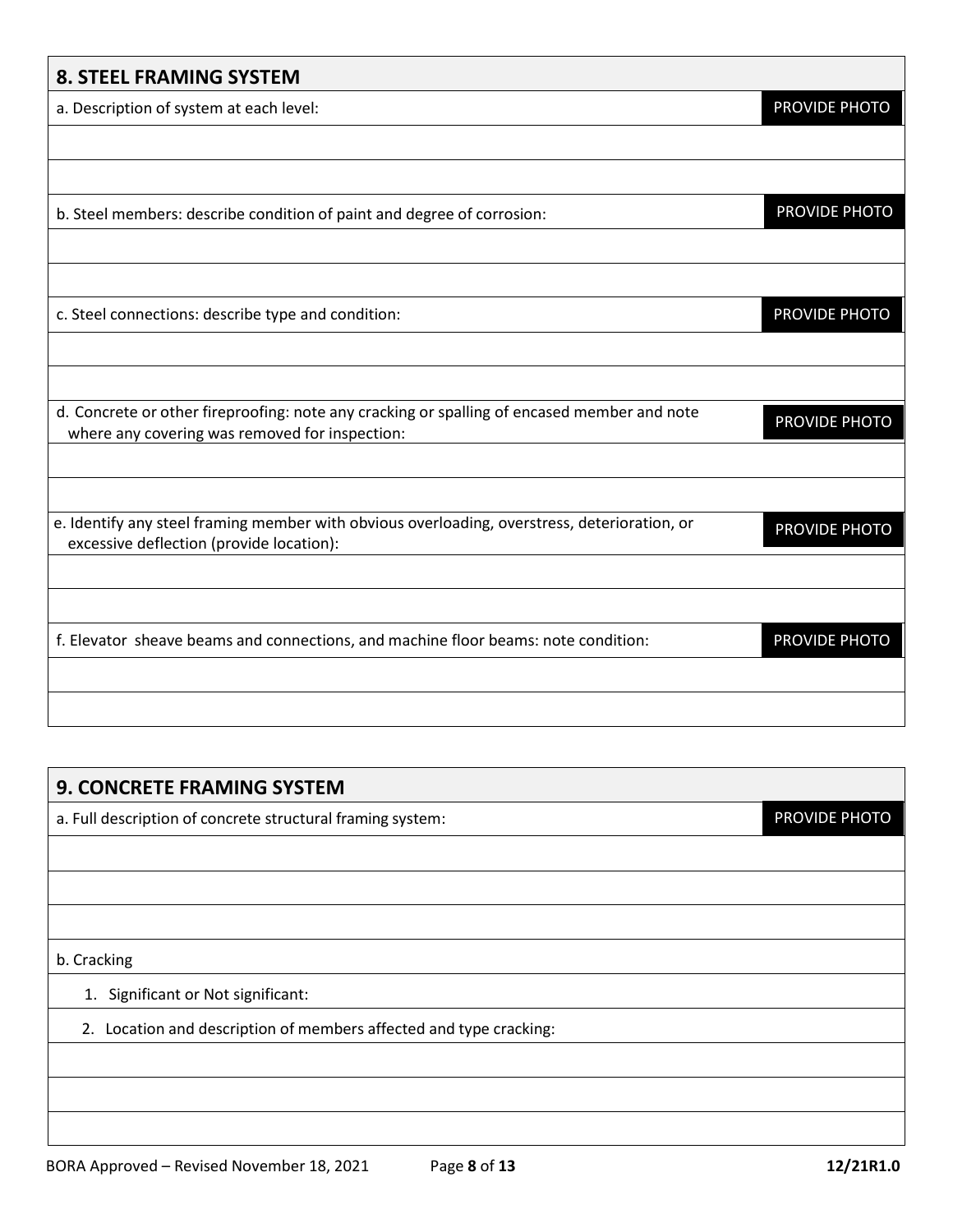| c. General condition                                                                                                     |               |
|--------------------------------------------------------------------------------------------------------------------------|---------------|
|                                                                                                                          |               |
|                                                                                                                          |               |
| d. Rebar corrosion - check appropriate line                                                                              |               |
| 1. None visible:                                                                                                         |               |
| 2. Location and description of members affected and type cracking:                                                       | PROVIDE PHOTO |
|                                                                                                                          |               |
|                                                                                                                          |               |
| 3. Significant but patching will suffice:                                                                                | PROVIDE PHOTO |
|                                                                                                                          |               |
|                                                                                                                          | PROVIDE PHOTO |
| 4. Significant: structural repairs required (describe):                                                                  |               |
|                                                                                                                          |               |
| e. Samples chipped out in spall areas:                                                                                   |               |
| 1. No:                                                                                                                   | PROVIDE PHOTO |
| 2. Yes, describe color, texture, aggregate, general quality:                                                             |               |
|                                                                                                                          |               |
|                                                                                                                          |               |
| f. Identify any concrete framing member with obvious overloading, overstress, deterioration,<br>or excessive deflection: | PROVIDE PHOTO |
|                                                                                                                          |               |
|                                                                                                                          |               |
|                                                                                                                          |               |

| 10. WINDOWS, STOREFRONTS, CURTAINWALLS AND EXTERIOR DOORS                                                               |                      |  |
|-------------------------------------------------------------------------------------------------------------------------|----------------------|--|
| Windows/Storefronts/Curtainwalls<br>a.                                                                                  | <b>PROVIDE PHOTO</b> |  |
| 1. Type (Wood, steel, aluminum, vinyl, jalousie, single hung, double hung, casement, awning,<br>pivoted, fixed, other): |                      |  |
|                                                                                                                         |                      |  |
|                                                                                                                         |                      |  |
| 2. Anchorage: type and condition of fasteners and latches:                                                              |                      |  |
|                                                                                                                         |                      |  |
|                                                                                                                         |                      |  |
| Page 9 of 13<br>BORA Approved - Revised November 18, 2021                                                               | 12/21R1.0            |  |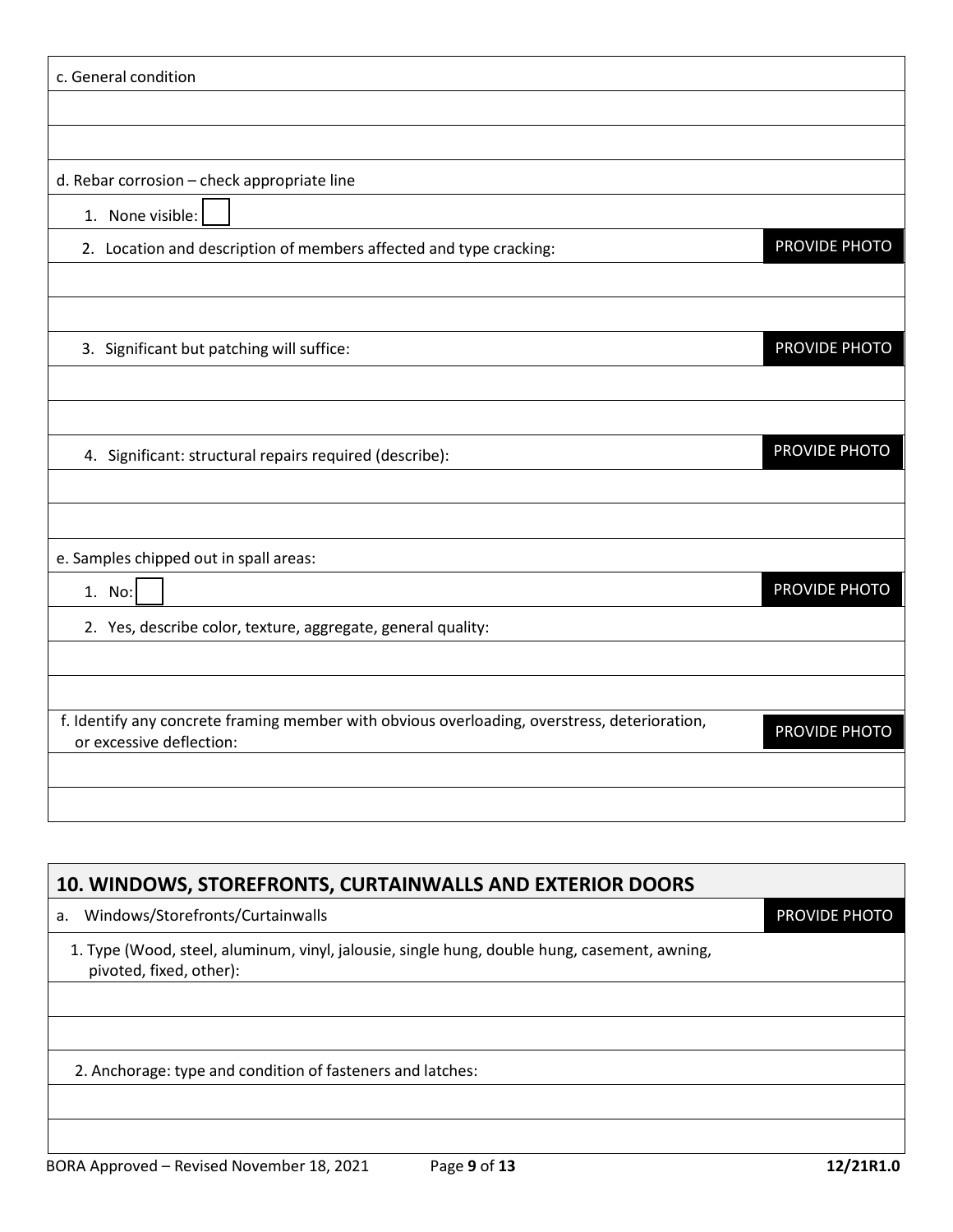3. Sealant: type and condition of perimeter sealant and at mullions:

4. Interiors seals: type and condition at operable vents:

5. General condition:

6. Describe any repairs needed:

b. Structural Glazing on the exterior envelope of Threshold Buildings (Yes/No):

1. Previous Inspection Date:

2. Description of Curtain Wall Structural Glazing and adhesive sealant:

3. Describe Condition of System:

c. Exterior Doors

PROVIDE PHOTO

1. Type (Wood, Steel, Aluminum, Sliding Glass Door, other):

2. Anchorage: type and condition of fasteners and latches:

3. Sealant: type and condition of sealant: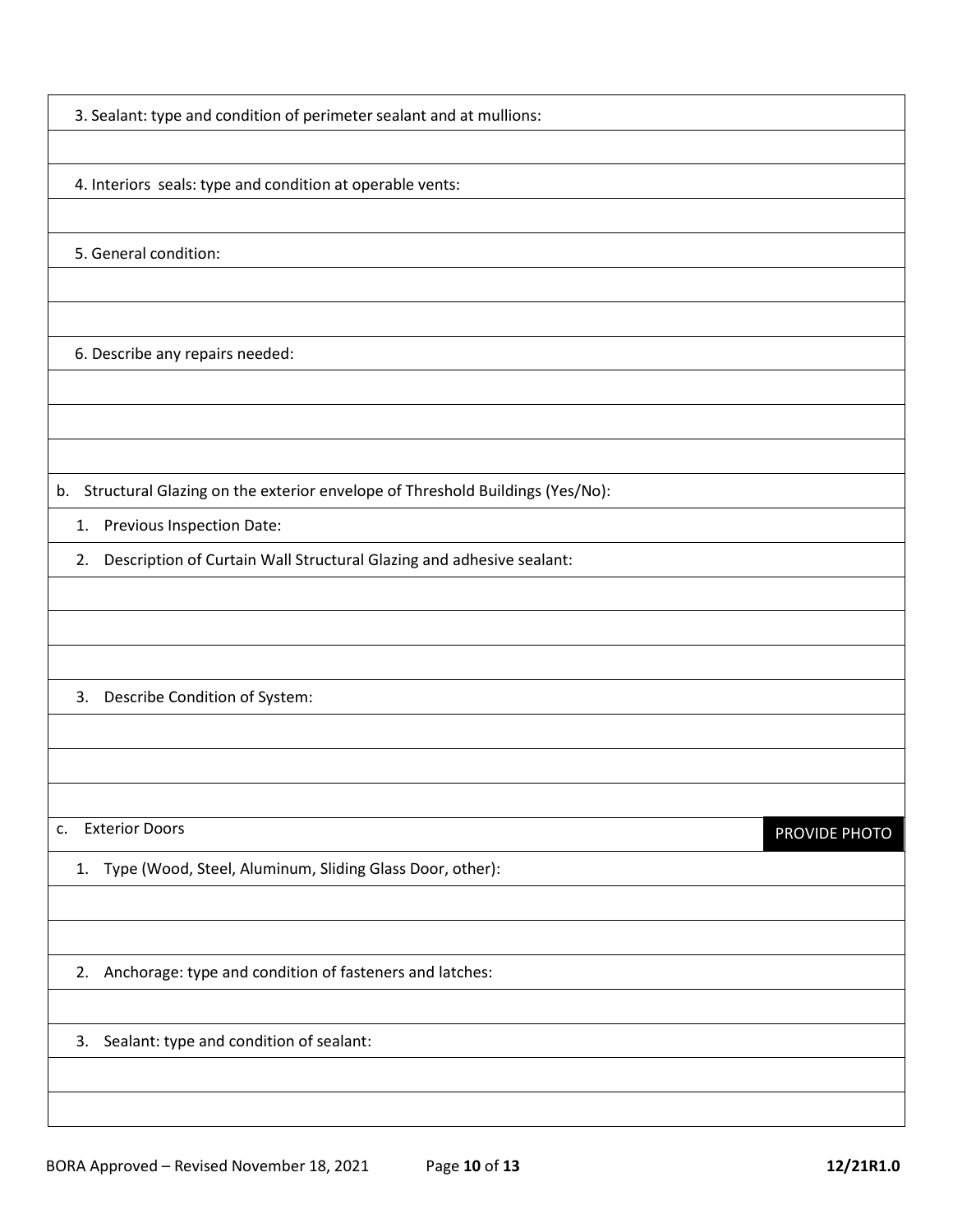| 4. General condition:           |
|---------------------------------|
|                                 |
|                                 |
| 5. Describe any repairs needed: |
|                                 |
|                                 |

| 11. WOOD FRAMING                                                                                  |               |
|---------------------------------------------------------------------------------------------------|---------------|
| a. Fully describe wood framing system:                                                            | PROVIDE PHOTO |
|                                                                                                   |               |
|                                                                                                   |               |
|                                                                                                   |               |
| b. Indicate the condition of the following:                                                       | PROVIDE PHOTO |
| 1. Walls:                                                                                         |               |
|                                                                                                   |               |
|                                                                                                   |               |
| 2. Floors:                                                                                        |               |
|                                                                                                   |               |
|                                                                                                   |               |
| 3. Roof member, roof trusses:                                                                     |               |
|                                                                                                   |               |
|                                                                                                   |               |
| c. Note metal connectors (i.e., angles, plates, bolts, split pintles, other, and note condition): | PROVIDE PHOTO |
|                                                                                                   |               |
|                                                                                                   |               |
|                                                                                                   |               |
| d. Joints: note if well fitted and still closed:                                                  | PROVIDE PHOTO |
|                                                                                                   |               |
|                                                                                                   |               |
|                                                                                                   |               |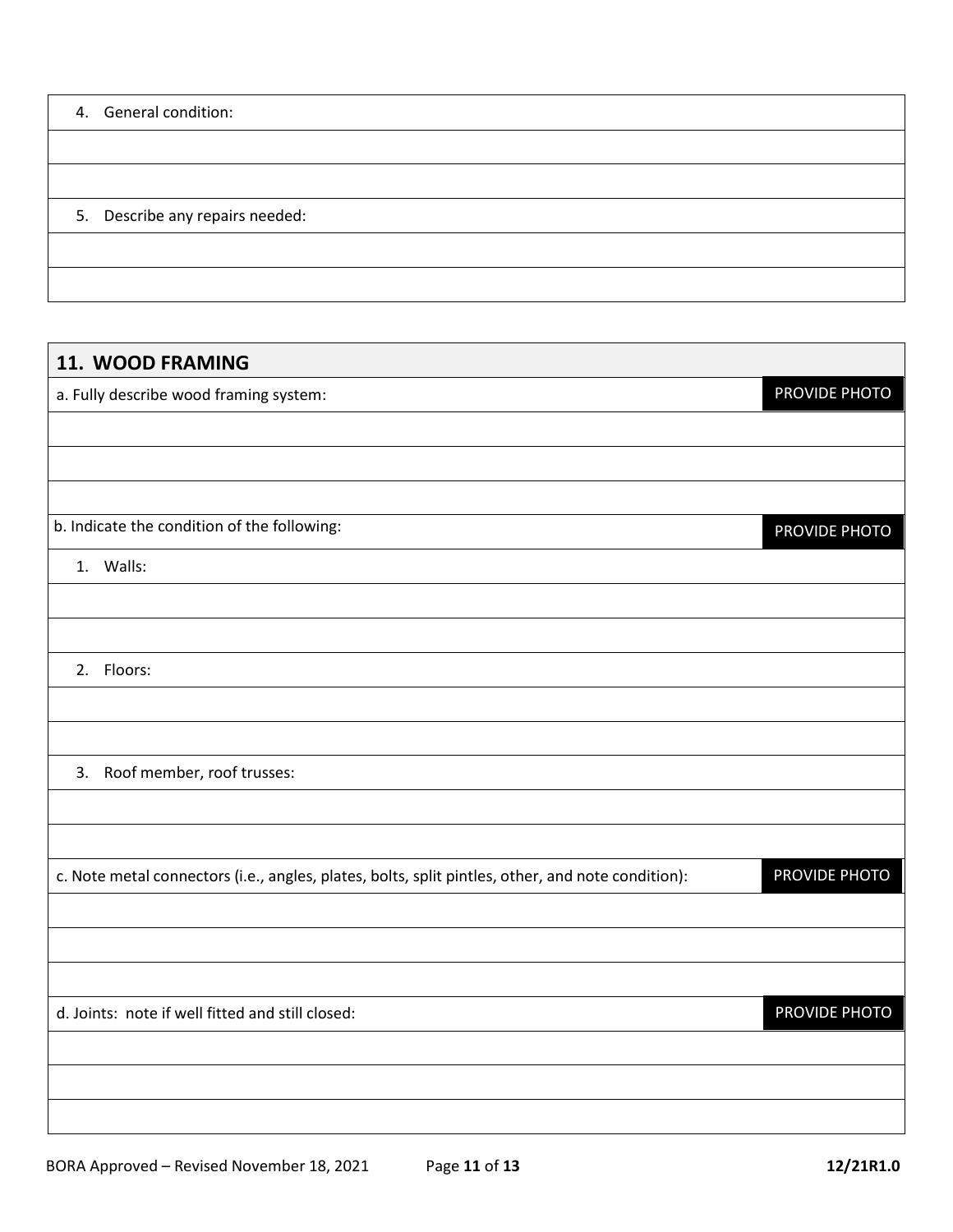| e. Drainage: note accumulations of moisture                                                                           | PROVIDE PHOTO |
|-----------------------------------------------------------------------------------------------------------------------|---------------|
|                                                                                                                       |               |
|                                                                                                                       |               |
| f. Ventilation: note any concealed spaces not ventilated:                                                             | PROVIDE PHOTO |
|                                                                                                                       |               |
|                                                                                                                       |               |
| g. Note any concealed spaces opened for inspection:                                                                   | PROVIDE PHOTO |
|                                                                                                                       |               |
|                                                                                                                       |               |
| h. Identify any wood framing member with obvious overloading, overstress, deterioration,<br>or excessing deflection): | PROVIDE PHOTO |
|                                                                                                                       |               |
|                                                                                                                       |               |

# **12. BUILDING FAÇADE INSPECTION (Threshold Buildings)**

a. Identify and describe the exterior walls and appurtenances on all sides of the building. (Cladding type, corbels, precast appliques, etc.)

b. Identify the attachment type of each appurtenance type (mechanically attached or adhered):

c. Indicate the condition of each appurtenance (distress, settlement, splitting, bulging, cracking, loosening of metal anchors and supports, water entry, movement of lintel or shelf angles, or other defects):

PROVIDE PHOTO